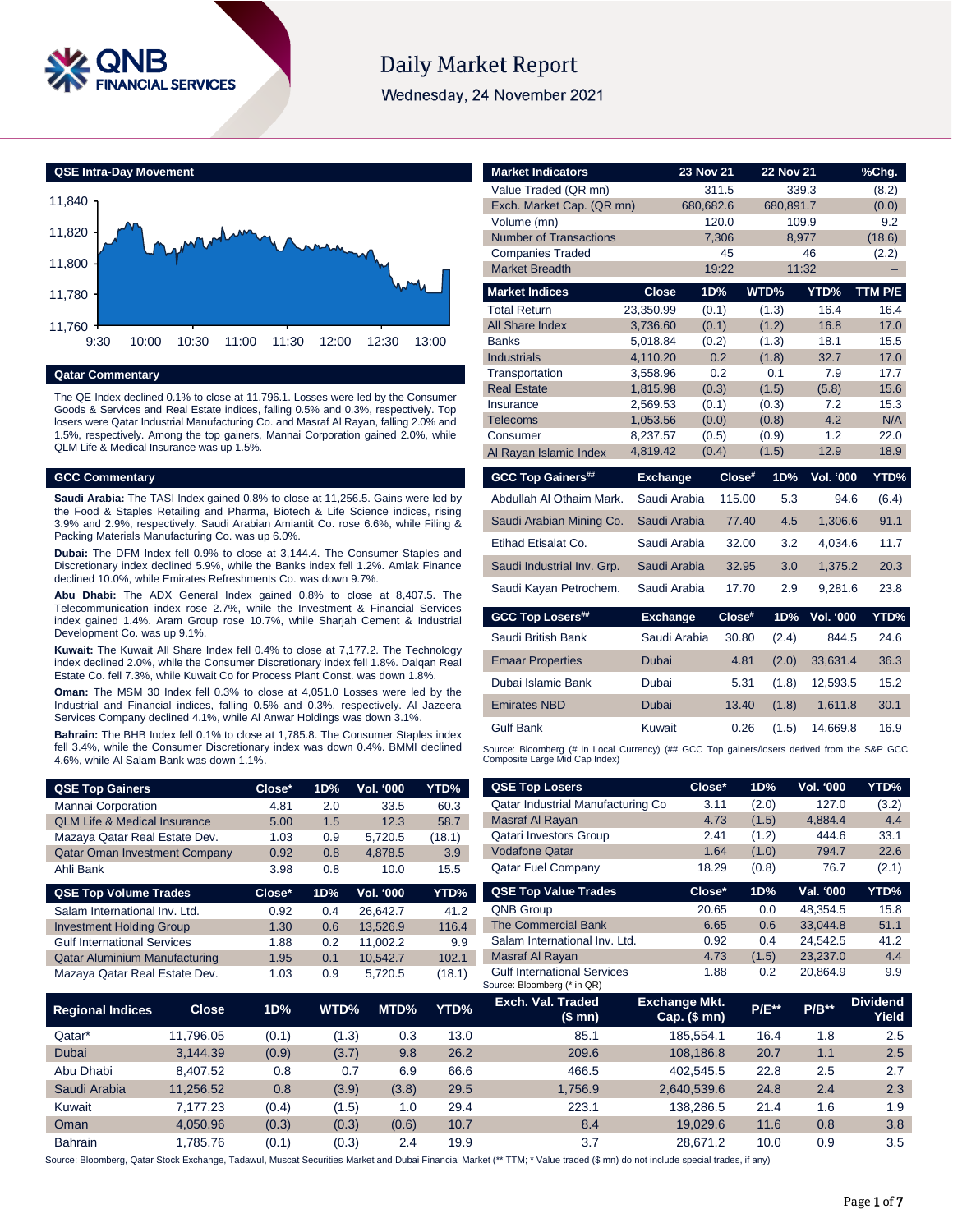### **Qatar Market Commentary**

- The QE Index declined 0.1% to close at 11,796.1. The Consumer Goods & Services and Real Estate Index indices led the losses. The index fell on the back of selling pressure from GCC and foreign shareholders despite buying support from Qatari and Arab.
- Qatar Industrial Manufacturing Co and Masraf Al Rayan were the top losers, falling 2.0% and 1.5%, respectively. Among the top gainers, Mannai Corporation gained 2.0%, while QLM Life & Medical Insurance was up 1.5%.
- Volume of shares traded on Tuesday rose by 9.2% to 120mn from 109.9mn on Monday. However, as compared to the 30-day moving average of 180.9mn, volume for the day was 33.7% lower. Salam International Inv. Ltd. and Investment Holding Group were the most active stocks, contributing 22.2% and 11.3% to the total volume, respectively.

| <b>Overall Activity</b>        | Buy %*   | Sell %*  | Net (QR)        |
|--------------------------------|----------|----------|-----------------|
| Qatari Individuals             | 40.18%   | 42.94%   | (8,595,557.4)   |
| <b>Qatari Institutions</b>     | 17.22%   | 11.06%   | 19,211,910.1    |
| Qatari                         | 57.40%   | 53.99%   | 10,616,352.7    |
| <b>GCC Individuals</b>         | 0.41%    | 0.29%    | 396,696.1       |
| <b>GCC</b> Institutions        | 0.70%    | 2.49%    | (5,585,219.9)   |
| <b>GCC</b>                     | 1.11%    | 2.78%    | (5, 188, 523.8) |
| Arab Individuals               | 11.44%   | 10.54%   | 2,814,234.1     |
| <b>Arab Institutions</b>       | $0.00\%$ | $0.00\%$ |                 |
| Arab                           | 11.44%   | 10.54%   | 2,814,234.1     |
| <b>Foreigners Individuals</b>  | 3.82%    | 3.46%    | 1,114,293.8     |
| <b>Foreigners Institutions</b> | 26.23%   | 29.23%   | (9,356,356.8)   |
| <b>Foreigners</b>              | 30.05%   | 32.69%   | (8, 242, 063.0) |

Source: Qatar Stock Exchange (\*as a % of traded value)

# **Global Economic Data**

#### **Global Economic Data**

| <b>Date</b> | <b>Market</b> | <b>Source</b>       | Indicator                              | <b>Period</b> | <b>Actual</b> | <b>Consensus</b>         | <b>Previous</b> |
|-------------|---------------|---------------------|----------------------------------------|---------------|---------------|--------------------------|-----------------|
| $11 - 23$   | US            | Markit              | Markit US Manufacturing PMI            | Nov           | 5910.00%      | 59.1                     | 5840.00%        |
| $11 - 23$   | <b>US</b>     | <b>Markit</b>       | <b>Markit US Services PMI</b>          | <b>Nov</b>    | 57            | 59                       | 58.7            |
| $11 - 23$   | <b>US</b>     | Markit              | Markit US Composite PMI                | Nov           | 56.5          | $\overline{\phantom{0}}$ | 57.6            |
| $11 - 23$   | <b>US</b>     | <b>Richmond Fed</b> | Richmond Fed Manufacturing Index       | <b>Nov</b>    | 1100.00%      | 11                       | 1200.00%        |
| $11 - 23$   | UK            | Markit              | Markit UK PMI Manufacturing SA         | Nov           | 58.2          | 57.3                     | 57.8            |
| $11 - 23$   | <b>UK</b>     | <b>Markit</b>       | Markit/CIPS UK Services PMI            | <b>Nov</b>    | 58.6          | 58.5                     | 59.1            |
| $11 - 23$   | UK            | Markit              | Markit/CIPS UK Composite PMI           | Nov           | 5770.00%      | 57.5                     | 5780.00%        |
| $11 - 23$   | EU            | <b>Markit</b>       | Markit Eurozone Manufacturing PMI      | <b>Nov</b>    | 58.6          | 57.4                     | 58.3            |
| $11 - 23$   | EU            | Markit              | Markit Eurozone Services PMI           | Nov           | 56.6          | 53.5                     | 54.6            |
| $11 - 23$   | EU            | <b>Markit</b>       | Markit Eurozone Composite PMI          | <b>Nov</b>    | 55.8          | 53                       | 54.2            |
| $11 - 23$   | Germany       | Markit              | Markit/BME Germany Manufacturing PMI   | Nov           | 57.6          | 56.9                     | 57.8            |
| $11 - 23$   | Germany       | <b>Markit</b>       | <b>Markit Germany Services PMI</b>     | Nov           | 53.4          | 51.5                     | 52.4            |
| $11 - 23$   | Germany       | Markit              | Markit/BME Germany Composite PMI       | Nov           | 52.8          | 51                       | 52              |
| $11 - 23$   | France        | <b>Markit</b>       | <b>Markit France Manufacturing PMI</b> | <b>Nov</b>    | 54.6          | 53.1                     | 53.6            |
| $11 - 23$   | France        | Markit              | <b>Markit France Services PMI</b>      | Nov           | 58.2          | 55.5                     | 56.6            |
| $11 - 23$   | France        | <b>Markit</b>       | <b>Markit France Composite PMI</b>     | <b>Nov</b>    | 56.3          | 53.9                     | 54.7            |

Source: Bloomberg (s.a. = seasonally adjusted; n.s.a. = non-seasonally adjusted; w.d.a. = working day adjusted)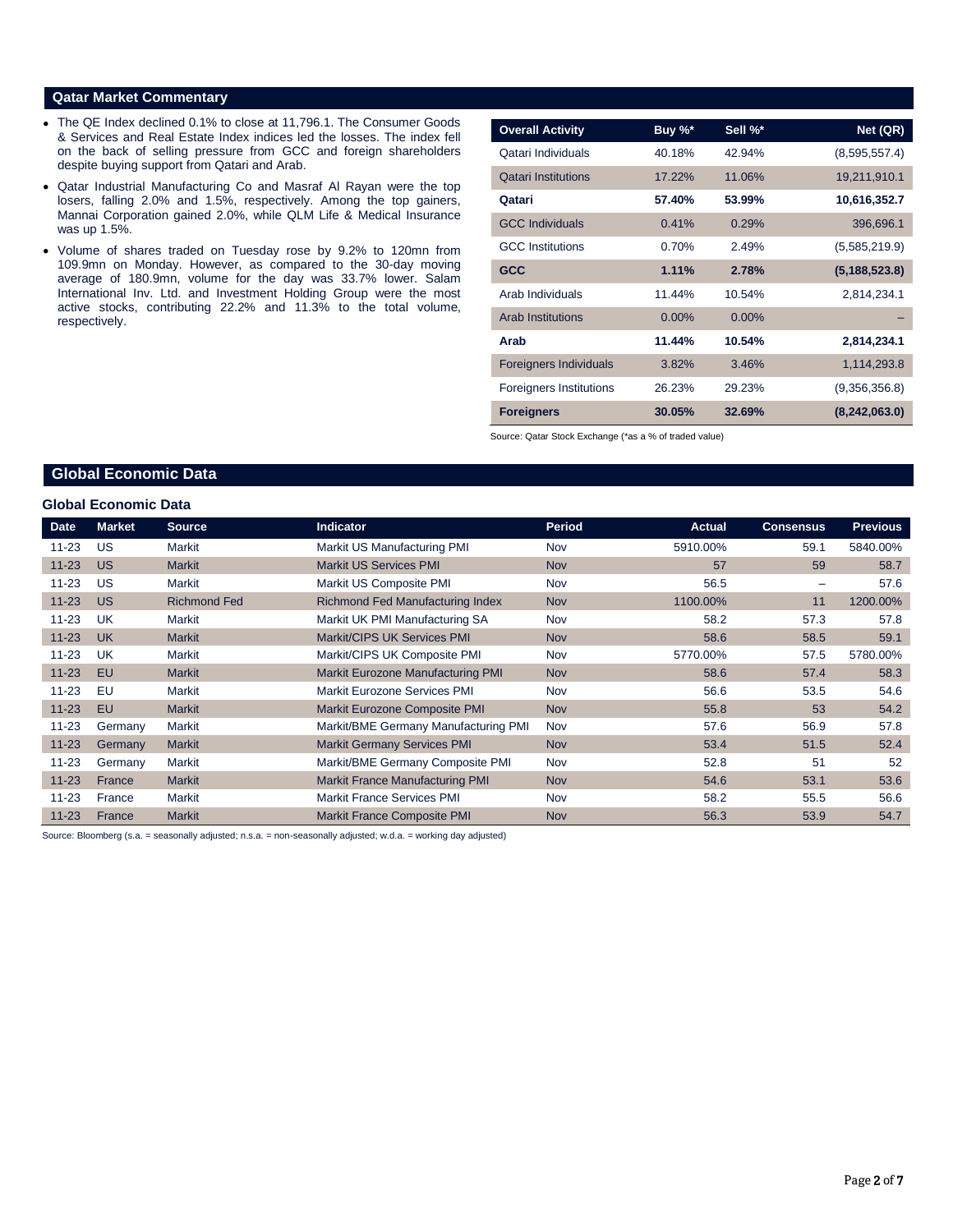#### **News**

#### **Qatar**

- **QNBK announces the closure of the syndication of its EUR1.75bn, three-year senior unsecured term loan facility –** QNB Group (QNBK) announced the successful closing of the syndication of its EUR1.75bn, three-year senior unsecured term loan facility. During the syndication process, QNB Group received a large over subscription with the syndication well supported by 31 participating banks. The strong over subscription reflects investors' confidence in QNB Group's financial strength and its position as the largest financial institution in the Middle East and Africa region. Crédit Agricole Corporate and Investment Bank, ING Bank N.V., Intesa Sanpaolo S.p.A., Société Générale and UniCredit were the initial mandated lead arrangers and underwriters of the facility. Société Générale was the documentation agent and facility agent. (QSE)
- **Qatar's growing PPP prospects seen paving the way for corporate debt market –** The improved macroeconomic conditions of Qatar, the growing prospects for the public private partnership (PPP) and North Field expansion have fueled the debt financing needs of corporate sector, which now seeks relaxation relating to local capital issuance, according to sources. "The opportunities are across the board, but specifically in the non-financial sector," a source in an investment entity said, highlighting the need to develop the local corporate debt market. The Qatari government, responsible for 99% of domestic issuance, continues to issue sovereign bonds despite its limited budget financing needs so that it can maintain a benchmark yield curve to price semi-sovereign and corporate issuances. Highlighting that the ambit of PPP, which was initially introduced in school projects, is being widened; the source said the role of the private sector is getting enlarged, so would be their funding requirements. Indications are that the PPP would be introduced in many sectors, especially considering that thrust has been on diversification and already the non-hydrocarbons sector's contribution are gaining traction. The Investment Promotion Agency Qatar Chief Executive Sheikh Ali Alwaleed Al-Thani, had earlier told the Qatar Economic Forum that the country is "now looking at expanding this (PPP) program across different sectors." According to the Ministry of Commerce and Industry, other projects proposed to be rolled out using the PPP model involve state-of-the-art technologies and industries, such as solar energy-related projects and the construction of storage spaces in the new free zone area. This new PPP law applies across all industries and sectors. The PPP Law aims to allow the public sector a new perspective in managing national projects in order to enhance the proficiency, productivity and sustainability of such projects and handling the same in a cost efficient manner, according to law firm Al Tamimi. A Qatar Financial Centre report had said large corporates in the energy, transport and logistics sectors make "ideal" candidates for issuing bonds and sukuk since they require "substantial" financing for working capital over long term. Qatar's North Field expansion, through which it is expected to raise Qatar's liquefied natural gas or LNG production capacity from 77mn tons per annum (Mta) to 110Mta by 2025 and 126Mta by 2027, would also call for firms in the supporting sector to expand their services for which debt plays a crucial role. (Gulf-Times.com)
- **MERS celebrates launch of first wholesale branch at Sailiya, Al Rayyan –** Al Meera Consumer Goods Company (MERS) has celebrated the launch of its first wholesale branch at Sailiya, Al Rayyan at a grand opening held in the presence of representatives from the Central Municipal Council and the Ministry of Commerce and Industry. This marks the opening of Al Meera's 59th branch, the largest retail network in Qatar. The

wholesale branch aims to provide customers with large quantities of goods at lower prices, and features high-quality, diverse product lines at competitive prices, for the benefit of residents with large households, retailers, suppliers, vendors, and other businesses. (Gulf-Times.com)

- **CROP TENDER: Qatar buys 3mn bags of barley from AALAF Qatar –** AALAF Qatar Co. won a tender to supply 3mn bags of barley to Qatar for 142.3m Qatari riyals (\$39m), according to the Qatari Ministry of Commerce and Industry's website. The tender closed on August 18. AALAF Qatar is owned by Hassad Food Company, a subsidiary of the Qatar Investment Authority. AALAF also won a barley tender earlier this year. (Bloomberg)
- **World's largest pre-seed startup accelerator launches in Qatar –** Silicon Valley-based Founder Institute, which is the world's largest pre-seed accelerator, has announced the launch of its chapter in Qatar to support technology startups. The Founder Institute has helped launch over 5,000 companies across over 200 cities and six continents. In total, Founder Institute alumni have raised over \$1bn and are worth an estimated \$30bn, said the company on its website. It provides high-potential entrepreneurs and teams with a dedicated support network and a structured growth process for building a business, getting traction and securing funding. (Peninsula Qatar)
- **Qatar-Oman joint venture rolls out first bus –** Oman's first bus manufacturer Karwa Motors has rolled out its first Karwabranded bus bearing the 'Made in the Sultanate of Oman' tag, called Salam, according to Omani media reports. Karwa Motors is a joint venture between Mowasalat (Karwa), the state-owned transport company of Qatar, and Oman Investment Authority, Oman's sovereign wealth fund, said reports in Times of Oman and Muscat Daily. The rollout coincided with Oman's 51st National Day of the Renaissance celebrations as well as Sultan Haitham bin Tariq's visit to Qatar. The company has a manufacturing facility in the Duqm Special Economic Zone, and the joint investment project between Qatar and Oman aims to produce 500 buses annually in its first phase. The first phase of operations at the Karwa Motors facility will focus on manufacturing buses for the FIFA World Cup 2022 in Qatar, the report said. According to an earlier report in Gulf Times, the plant is designed to produce coach buses, city buses and school buses tailored for the local and regional markets. Due to its strategic location close to the regional market, the "project is well-positioned to contribute to the success of this global event by reducing workloads, shipping times and storage costs. Moreover, this step also reflects Qatar's vision of enhancing the contribution of neighboring countries to the success of this global event", the Omani reports state. (Gulf-Times.com)
- **Elite triathlon event returns to Doha after fifteen years QNB Asia Triathlon Cup –** Qatar Triathlon Federation this Friday will host the first elite level triathlon race to be held in Qatar since the Asian Games in 2006. As part of the Continental Cup Series, World Triathlon's elite athletes are competing for a prize pot of \$20,000 and to earn ranking points to compete in the Continental Championships. Fifty-three competitors from 18 nations will come to Doha, with athletes representing countries as diverse as Colombia, Ireland and Taipei. The largest squads will come from Japan (14 athletes), Taipei (8 athletes), Qatar and the UK (each 5 athletes). The stunning modern cityscape of Lusail Marina is the venue where athletes will compete over the Standard Distance: a 1500 meter swim around the Yacht Club, followed by 40 kilometers cycling, capped by a flat and fast 10 kilometer run around the waterfront, past the twin swords of the new and iconic Katara Towers. (Gulf-Times.com)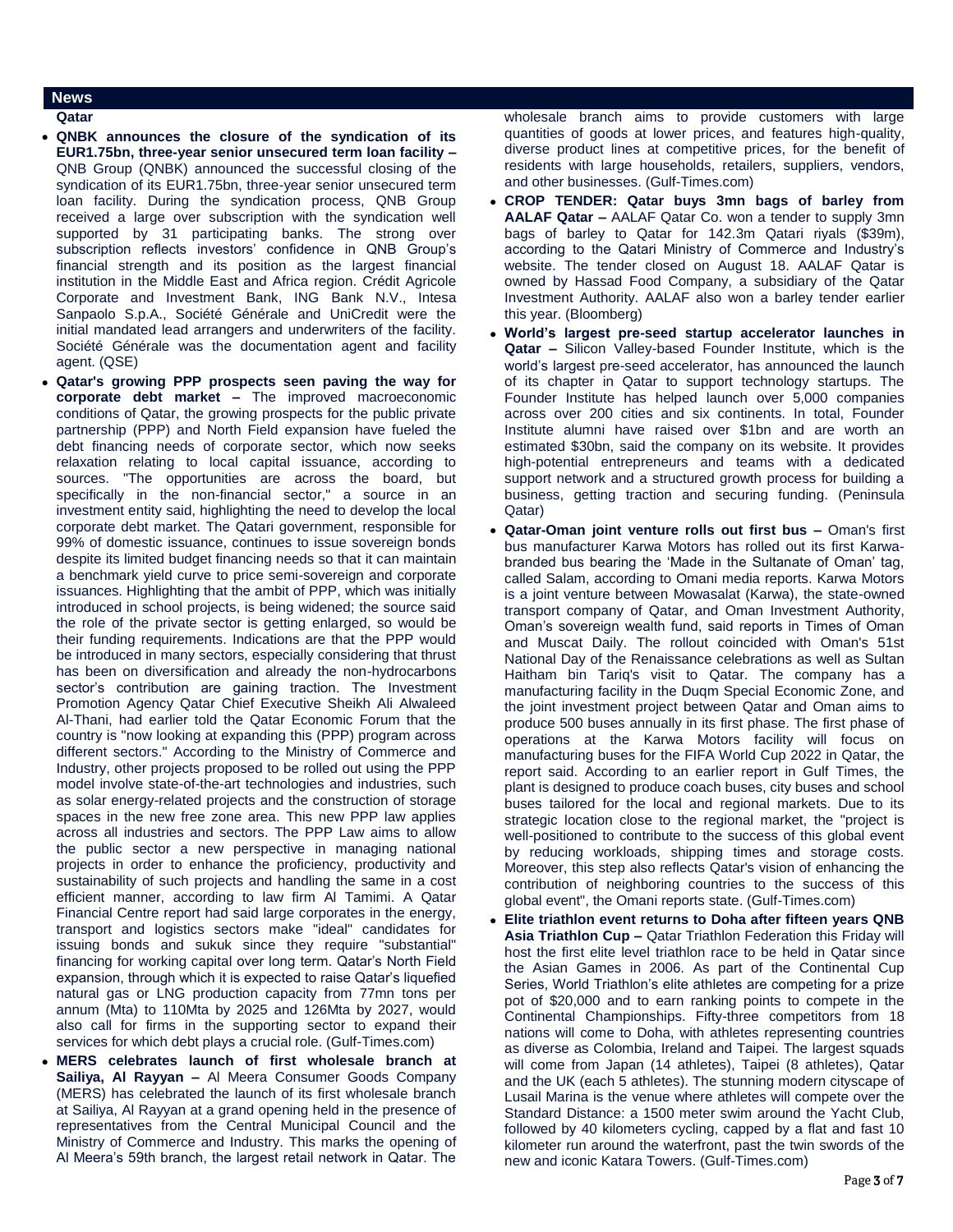**FIFA Arab Cup 2021 opening to see full capacity at Al Bayt Stadium –** The official spokesman for the Supreme Committee for Delivery and Legacy (SC), Khaled Al Naama has confirmed that the opening match of the FIFA Arab Cup Qatar 2021 between Qatar and Bahrain on November 30th at the Al Bayt Stadium will be attended by a full audience. Al Naama said in statements during the unveiling of the cup design that the coordination was made with the Ministry of Public Health (MOPH), so that the opening ceremony would have a capacity of 100% which is total of 60,000 spectators. Al Naama added that the new cup was specially designed for the tournament in which 16 of the most prestigious Arab teams participate. (Qatar Tribune)

#### **International**

- **US labor market powers ahead with strong job gains, lower unemployment rate –** US employers hired the most workers in nearly a year in July and continued to raise wages, giving the economy a powerful boost as it started the second half of what many economists believe will be the best year for growth in almost four decades. The Labor Department's closely watched employment report on Friday also showed the unemployment rate dropped to a 16-month low of 5.4% and more people waded back into the labor force. The report followed on the heels of news last week that the economy fully recovered in the second quarter the sharp loss in output suffered during the very brief pandemic recession. "We are charting new economic expansion territory in the third quarter," said Brian Bethune, professor of practice at Boston College in Boston. "The overall momentum of the recovery continues to build." Nonfarm payrolls increased by 943,000 jobs last month, the largest gain since August 2020, the survey of establishments showed. Data for May and June were revised to show 119,000 more jobs created than previously reported. Economists polled by Reuters had forecast payrolls would increase by 870,000 jobs. The economy has created 4.3mn jobs this year, leaving employment 5.7 million jobs below its peak in February 2020. President Joe Biden cheered the strong employment report. "More than 4 million jobs created since we took office," Biden wrote on Twitter. "It's historic - and proof our economic plan is working." Hiring is being fueled by pent-up demand for workers in the labor-intensive services sector. Nearly \$6tn in pandemic relief money from the government and COVID-19 vaccinations are driving domestic demand. But a resurgence in infections, driven by the Delta variant of the coronavirus, could discourage some unemployed people from returning to the labor force. July's employment report could bring the Federal Reserve a step closer to announcing plans to start scaling back its monthly bond-buying program. The U.S. central bank last year slashed its benchmark overnight interest rate to near zero and is pumping money into the economy through the bond purchases. (Reuters)
- **UK property sales down 52% after rush to beat tax break deadline –** The number of homes sold in the United Kingdom fell by more than half last month after the expiry of a tax break which sought to encourage home purchases during the coronavirus crisis, official data showed on Tuesday. Britain's tax office reported 76,930 residential property transactions in October, 52% lower than in September and 28.2% lower than October 2020. British finance minister Rishi Sunak last year temporarily scrapped the stamp duty tax on the first 500,000 pounds (\$668,600.00) of property purchases in England and Northern Ireland. That full exemption expired at the end of June but buyers benefitted from a 250,000 pound (\$334,075) exemption until the end of September. A tax exemption measure in Wales ended in June, while Scotland stopped a tax break there in March. Other data has shown house prices continued to

rise in October, pushed up in large part by a shortage of homes on the market. Britain's housing market has also been boosted by demand for bigger properties as more people work from home. (Reuters)

- **PMI: Eurozone November growth surprisingly strong but outlook darkens –** Eurozone business growth unexpectedly accelerated this month but another wave of coronavirus infections and new restrictions, alongside price pressures, are likely to put a dent in December's expansion, a survey showed. IHS Markit's Flash Composite Purchasing Managers' Index, a good indicator of overall economic health, jumped to 55.8 in November from 54.2 in October. That exceeded all forecasts in a Reuters poll which had predicted a drop to 53.2. Anything above 50 indicates growth. "The flash PMI's for November surprised to the upside in the Eurozone, France and Germany," said Rory Fennessy at Oxford Economics. "However, with cases rising sharply in some euro zone countries, the near-term outlook is quickly turning more pessimistic as risks of another dangerous wave of coronavirus ramp up. A deterioration in sentiment in December is likely." Growth in Germany's private sector accelerated slightly but persistent supply bottlenecks in manufacturing continued to weigh on factory output and pushed up inflationary pressures to unprecedented highs, earlier data showed. French business activity also expanded faster than expected, initial estimates showed, as the services sector of the Eurozone's second-biggest economy saw its quickest growth in almost four years. But European stocks slumped to three-week lows on Tuesday as the resurgence of COVID-19 cases and rate hike concerns knocked sentiment. Federal Reserve Chair Jerome Powell's renomination has buoyed bets on US rate hikes in 2022 while British businesses reported the fastest growth in new orders since June alongside record cost pressures, possibly paving the way for a Bank of England rate rise in December. (Reuters)
- **Eurozone yields jump as bets on Dec 2022 ECB hike resume –** Eurozone bond yields jumped and southern European bonds underperformed on Tuesday, with investors ramping up their bets on a European Central Bank rate hike next year as the bank's policymakers began casting a wary eye on upside inflation risks. ECB board member Isabel Schnabel flagged the risk of inflation staying above the ECB's target in the medium term, and Dutch central bank governor Klaas Knot said the post-pandemic inflation outlook justified a reduction in monetary stimulus. Even Irish central bank governor Gabriel Makhlouf, who was more cautious, recognized risks to the inflation outlook. . Policymakers also added to predictions that the ECB's pandemic bond purchases (PEPP) will end in March. Antoine Bouvet, senior rates strategist at ING, said euro zone bond yields were rising because "the message is that the ECB is increasingly focused on inflation upside, that it is not going to change its plan to end PEPP in March, and is in no rush to boost the (asset purchase program) after that". Tuesday's comments also prompted money markets to resume betting fully on a 10 basis-point hike from the ECB by the end of 2022, compared with only a 50% probability of such a move as of Monday. Yields on 10-year Italian and Greek bonds, among the biggest stimulus beneficiaries, rose some 10 basis points each to 1.05% and 1.3% respectively, the highest since early November. The gap between 30-year Italian and German bond yields rose to the highest since November 2020 at nearly 180 bps. (Reuters)
- **Flash PMI: Japan's factory activity grows at fastest pace in nearly four years –** Japan's factory activity grew at the fastest pace in nearly four years in November, as output accelerated on loosening COVID-19 restrictions, defying pressure from the biggest jump in input prices in 13 years. Activity in the services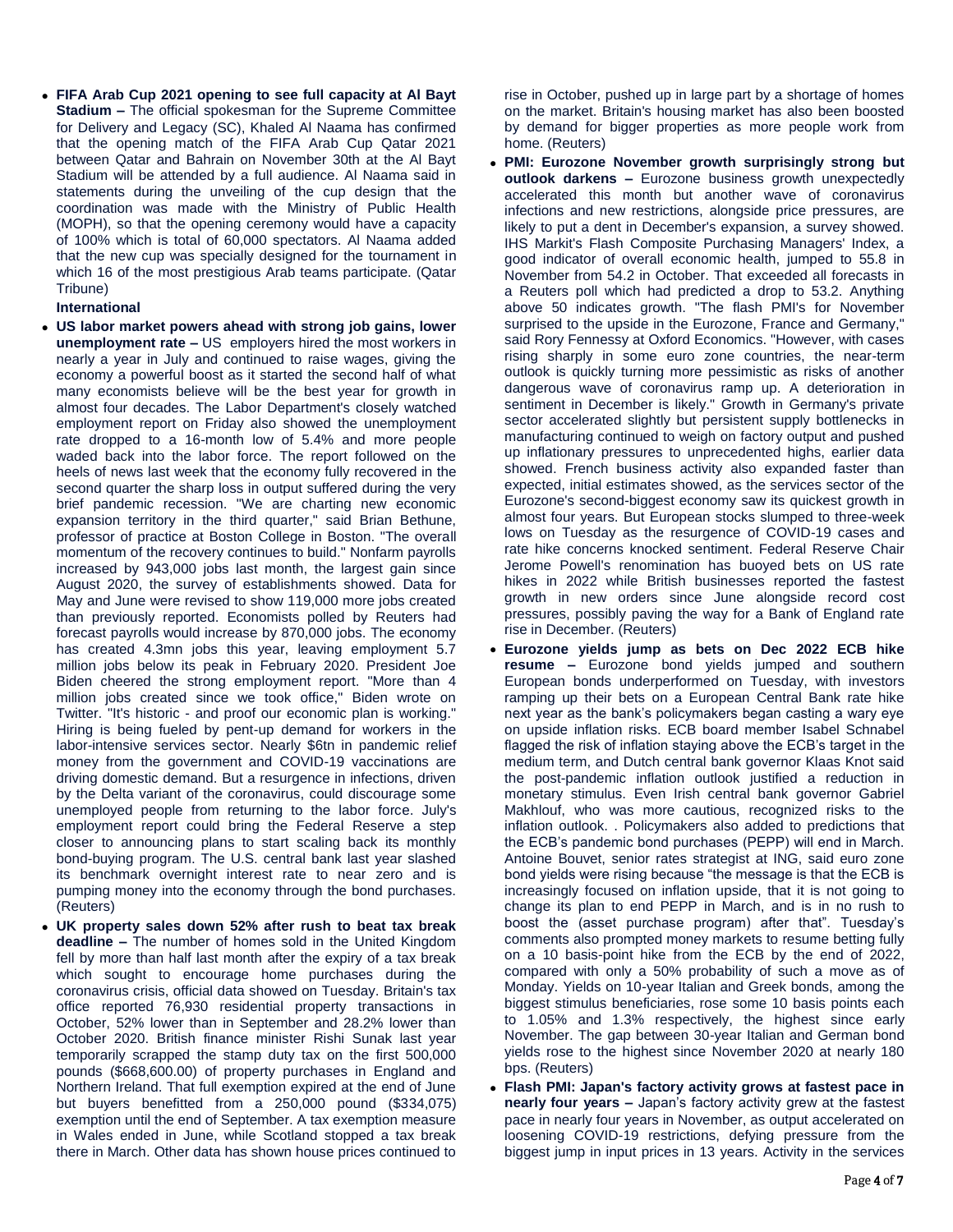sector also accelerated, expanding at the fastest pace in more than two years as economic conditions stabilized after a sharp decline in COVID-19 cases and deaths thanks to soaring vaccinations. The au Jibun Bank Flash Japan Manufacturing Purchasing Managers' Index (PMI) rose to a seasonally adjusted 54.2, its fastest pace of expansion since January 2018. The reading, which was lifted by a pickup in overall output and new orders, compared to a final 53.2 in the previous month. "Activity at Japanese private sector businesses rose for the second month running in November," said Usamah Bhatti, economist at IHS Markit, which compiles the survey. Manufacturers' optimism for the year ahead eased slightly from the previous month, according to the survey, which also showed firms across sectors faced soaring price pressures. "Input prices across the private sector rose at the fastest pace for over 13 years with businesses attributing the rise to higher raw material, freight and staff costs amid shortages and deteriorating supplier performance," Bhatti said. The au Jibun Bank Flash Services PMI Index improved to a seasonally adjusted 52.1 from the previous month's final of 50.7, putting it more firmly into expansion territory. The reading marked the fastest pace of growth since September 2019, which was just before a sales tax hike hit consumer confidence. The au Jibun Bank Flash Japan Composite PMI, which is calculated by using both manufacturing and services, rose to 52.5 from October's final of 50.7. (Reuters)

 **India, US to expand farm trade, aim to resolve market access issues –** India and the US agreed on Tuesday to expand trade of some agricultural products, including US cherries, alfalfa and distiller dried grains as well as Indian mangoes, grapes, shrimp and water buffalo meat. In a joint statement issued after the first US-India Trade Policy Forum meeting in four years in New Delhi, the two countries' trade ministers also discussed the possibility of restoring India's trade benefits under the US Generalized System of Preferences. The statement came as US Trade Representative Katherine Tai ended a two-day visit to try to rebuild trade ties between the world's richest and largest democracies. "The Ministers expressed an intent to continue to work together on resolving outstanding trade issues as some of these require additional engagement in order to reach convergence in the near future," the statement from Tai and Indian Minister of Commerce and Industry Piyush Goyal said. New Delhi and Washington have sparred over a range of issues including tariffs for over a year, hampering the prospects of concluding a bilateral trade package. Tuesday's meeting followed Indian Prime Minister Narendra Modi's meeting with US President Joe Biden in Washington in September when both leaders agreed to expand trade ties to strengthen relations. "The forum heralds a new beginning in India-US trade partnership," Goyal said in a tweet after the meeting. The two ministers agreed to use the "revitalized" forum to rapidly engage on new trade concerns as they arise and plan to evaluate progress on a quarterly basis. The two sides also discussed US interest in supplying ethanol to India and speeding up phyto-sanitary work to allow more agricultural imports for both countries, including US pork and Indian table grapes. India also raised its interest in restoration of its beneficiary status under GSP, the US program that provides some tariff-free access for imports from developing countries that expired at the end of 2020. The Trump administration in 2019 had terminated India's access for about \$5.6bn of annual exports amid disputes over digital trade and other issues. (Reuters)

#### **Regional**

 **Investcorp's new Saudi investment vehicle aims to raise \$500mn –** Investcorp, a Bahrain-based alternative investment management firm has launched a Saudi focused Pre-IPO Growth Vehicle that aims to raise \$500mn. The vehicle is dedicated to investing in a diversified portfolio of companies at a "pre-IPO" stage of development in Saudi Arabia, Investcorp said in a statement on Tuesday. The vehicle will target high growth and underserved sub-sectors in the kingdom such as healthcare, consumer, transport and logistics, and business services, it added. (Zawya)

- **Salama Cooperative Insurance appoints new CEO –** Salama Cooperative Insurance Company has appointed Bader Khalid Alanzi as the company's CEO effective from 1 December 2021. The company has taken this decision after obtaining no objection from the Saudi Central Bank (SAMA), according to a bourse filing on Tuesday. (Zawya)
- **Amiantit's board proposes capital cut, subsequent capital raise through rights issue –** The board of Saudi Arabian Amiantit Company has recommended a capital decrease of 69.06 % and a subsequent capital increase through the rights issue. The capital would decline to SR99mn from SR320mn by cancelling 22.1mn of the company's shares, according to a bourse filing on Tuesday. Subject to the approval of the related official authorities and the extraordinary general meeting (EGM), this proposal aims to restructure the company's capital to write off the accumulated losses. (Zawya)
- **UAE sees no logic in it pumping more oil now, says energy minister –** The UAE energy minister said on Tuesday he saw no logic in the Gulf OPEC producer supplying more oil to global markets when all indicators pointed to a supply surplus in the first quarter of next year. Suhail Al-Mazrouei, speaking to reporters, also described as a "state matter" moves by the US to release crude oil from its strategic reserves in coordination with major Asian energy consumers in a bid to lower energy prices. "We are looking at all technical data and all of them are suggesting we are having a surplus in the first quarter so there is no logic of increasing our contribution," he said, adding there should also be no supply worries in the second quarter. (Reuters)
- **Dubai's DEWA IPO may be credit negative for firm, Moody's said –** Dubai may seek to enhance DEWA's value proposition for prospective shareholders and maximize returns from the IPO by adjusting the company's dividend policy or its capital structure, Moody's said. Adjustment to dividend or leverage to levels similar to other listed utilities in the region would lead to a "material deterioration" of DEWA's credit metrics and financial profile. Also, a supportive tariff structure and conservative financial policies have until now bolstered DEWA's balance sheet. Still, Moody's says DEWA remains highly strategic for the emirate. (Bloomberg)
- **Dubai's IPO pipeline expands with Shuaa plans for 2 listings –** Shuaa Capital, which oversees around \$14bn in assets, is considering initial public offerings of two of its portfolio companies as Dubai's efforts to revive its stock market gain traction among private businesses, according to people familiar with the matter. The investment bank and asset manager has been in talks with the Dubai Financial Market about listing Stanford Marine Group and NCM Investment, the people said, asking not to be named because the information is confidential. (Bloomberg)
- **WenChao Group to set up AED735mn food factory in Dubai –** WenChao Group to set up a food manufacturing and logistics facility in Dubai Industrial City. Construction of the facility will start in 1H of 2022. (Bloomberg)
- **Abu Dhabi agritech firm Silal to invest AED200mn to upgrade 80 farms –** Abu Dhabi's agritech company Silal, which is part of ADQ holding firm, will invest AED200mn to boost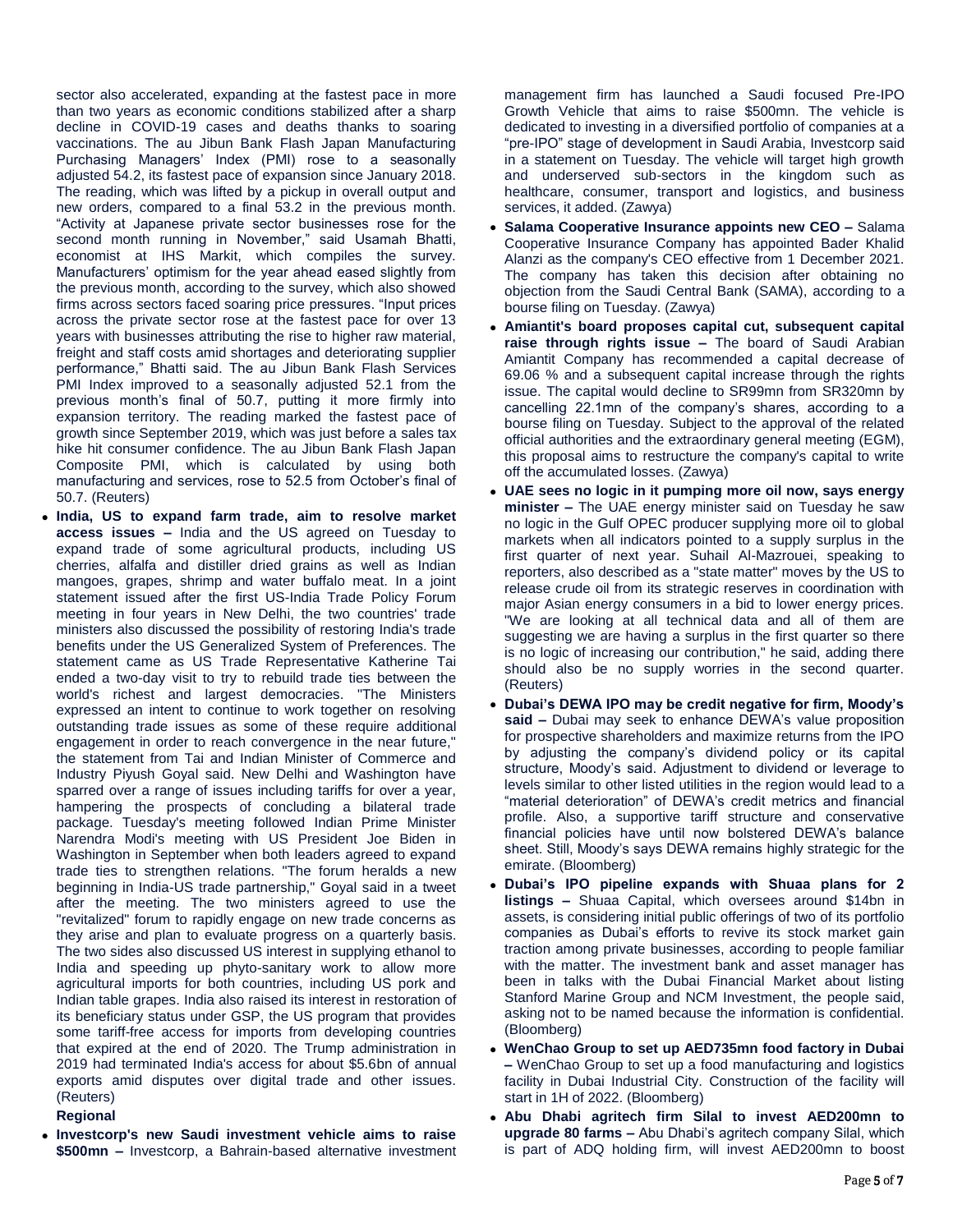production levels and ensure better quality produce at local farms in the emirate. With the investment, Silal will provide 80 select farms with greenhouse or nethouse facilities, fitted with smart irrigation and crop monitoring systems, and work with farmers to maximize profitability, the company said on the sidelines of the Abu Dhabi Agriculture and Food Security Week. (Zawya)

- **Oman's Sohar International seeks to merge with Bank Nizwa –** Sohar International Bank sent a letter of intent on November 23 to the board of Bank Nizwa proposing a merger, according to statement. Deal is subjected to approval of boards, shareholders and regulatory authority. (Bloomberg)
- **Kuwait's Warba Bank to issue \$250mn sukuk –** Warba Bank, a Kuwait-based Islamic Bank, is preparing to issue another sukuk to boost its capital base, according to a bourse filing on Thursday. In a statement to Boursa Kuwait, the bank said it had received an initial approval from Central Bank of Kuwait on Wednesday to issue Additional Tier 1 securities in the amount of \$250mn. The final approval on the issuance will be obtained from the central bank after submitting the final prospectus of the sukuk, the lender said. (Zawya)
- **Bahrain sells BHD100mn 364-day bills; bid-cover 1.09 –** Bahrain sold BHD100mn of bills due November 24, 2022 on November 23. Investors offered to buy 1.09 times the amount of securities sold. The bills were sold at a price of 98.3463, have a yield of 1.66% and will settle on November 25. (Bloomberg)